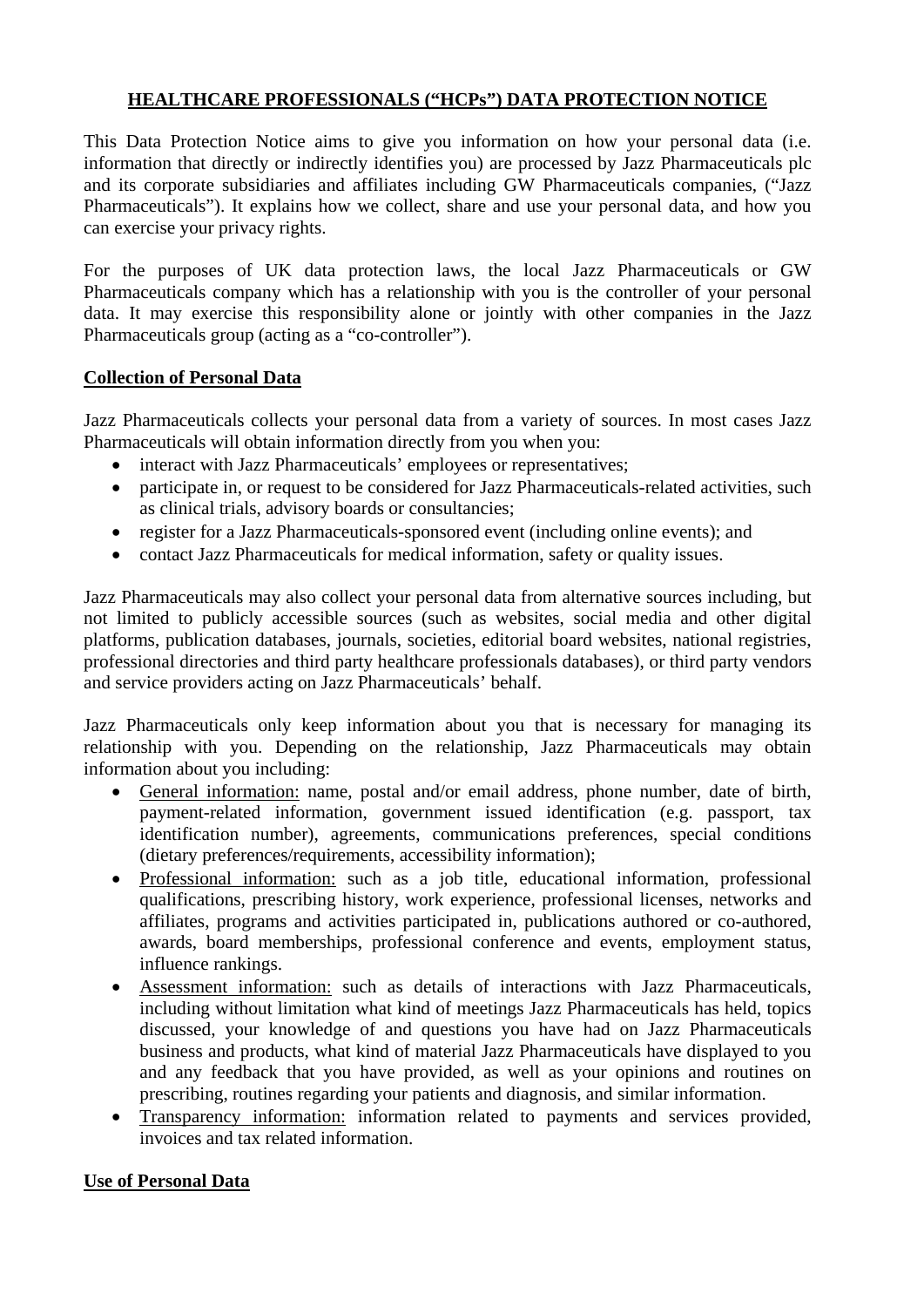Jazz Pharmaceuticals may process your personal data for different purposes depending on the type of interaction Jazz Pharmaceuticals has with you:

- Conducting its business operations: for example, managing its relationship with you (e.g. through the operation of a database keeping records of interactions with health care professionals or managing call planning as well as call reporting); inviting you to its events or to participate in its activities; answering your requests and providing you with efficient support; providing you with appropriate, adequate and updated information about disease as well as Jazz Pharmaceuticals' products and services; tracking its activities (e.g. measuring interactions or sales, number of appointments/calls);
- Comply with legal, regulatory, industry best practices and ethical obligations: for example; reporting of interactions with HCPs for transparency purposes; complying with applicable laws, regulations and requests from governmental agencies (e.g. complying with pharmacovigilance data capture and reporting obligations); and complying with industry standards and its policies;
- Conduct security and fraud detection and prevention: for example to ensure security and confidentiality of your data, ensuring a safe environment at Jazz Pharmaceuticals' events, facilities or networks.
- Any other purpose that is relevant in the relationship between Jazz Pharmaceuticals and HCPs.

Jazz Pharmaceuticals will process information for further purposes, where lawful to do so (such as for archiving, scientific or market research purposes) or when legally obliged to do so.

#### **Legal basis of processing**

Jazz Pharmaceuticals may process your personal data based on one or more of the following legal bases:

- Your Consent: In some cases, Jazz Pharmaceuticals may ask for your consent to collect and process your Personal Data. Where Jazz Pharmaceuticals processes your personal data based on consent, it will provide more detailed information to you at the time when it obtains your consent.
- Compliance with applicable laws or performance of a contract: In specific circumstances, Jazz Pharmaceuticals may need to process your Personal Data to comply with a relevant law/regulation or to fulfil its obligations under a contract to which you are subject.
- Jazz Pharmaceuticals' legitimate interests: Jazz Pharmaceuticals may process your personal data in its customer databases based on its legitimate interests such as communicating with you and managing its interactions with you regarding Jazz Pharmaceuticals products and services (including planning potential collaboration, contact, visits and meetings), scientific research, and education opportunities.

### **Sharing of Personal Data**

Jazz Pharmaceuticals may disclose your personal data:

- (i) to its affiliates, service providers (e.g., payment service providers, database hosting providers) and advisors;
- (ii) to fraud prevention agencies and law enforcement agencies;
- (iii) to courts, governmental and non-governmental regulators and ombudsmen;
- (iv) to any third party that acquires, or is interested in acquiring, all or part of Jazz Pharmaceuticals' assets or shares, or that succeeds Jazz Pharmaceuticals in